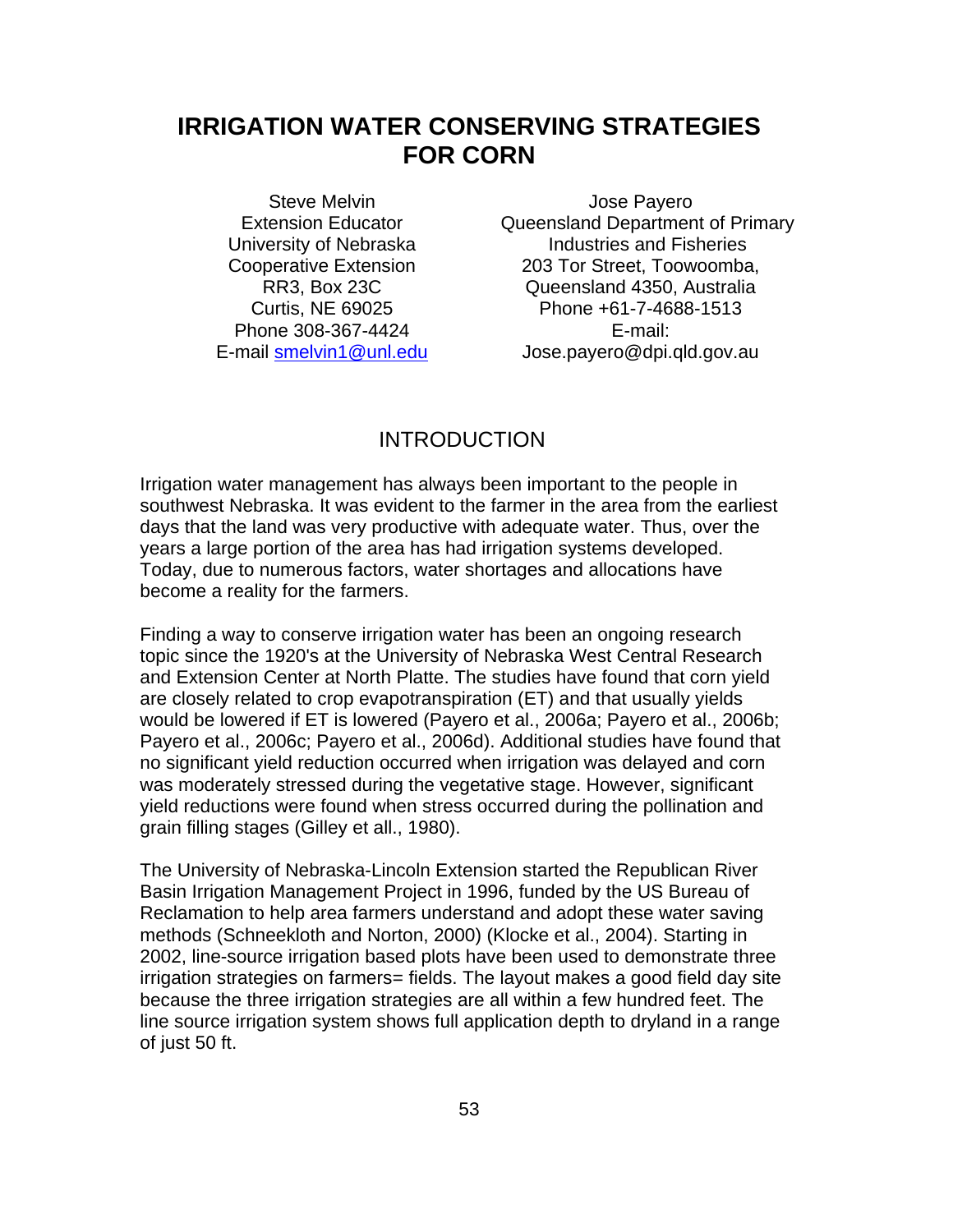Fields days were held at each of the sites each year (except the Curtis site in 2003 because it was badly hailed). Counting these sites, and the other sites demonstrating irrigation scheduling tools, twenty-five field days have been conducted with about 760 people attending over the past five years. The scope of this paper is limited to showing the yield and water use data generated by the project and some of the keys to making these strategies work on the farm.

# METHODOLOGY

The Republican River Basin Irrigation Management Project has been conducted in producer fields growing irrigated corn. The farmers have planted and cared for the crop, with the timing and quantity of water application being the main variable. The other changes that were made to the farmer=s crops were created in smaller subplots by thinning the corn stand and creating skip row areas. The population data will not be discussed in this paper.

#### Irrigation Management Strategies

The purpose of the plots were to demonstrate and compare three irrigation strategies for west central Nebraska. They included the traditional fully watered strategy and two that conserve water (Melvin et al., 2005). The names and descriptions of the strategies are as follows:

- a. **Fully Watered**-the traditional Best Management Practice (BMP) irrigation management strategy focused on keeping soil-water at a high enough level to prevent moisture stress from being a limiting factor for yield. The goal of the strategy was to maintain the plant available soil-water (in the active root zone) between field capacity and 50% depletion from planting through maturity. Usually the soil was kept one-half to one inch below field capacity to allow for rain storage. After the hard dough stage, the soil was allowed to dry down to 60% depletion.
- b. **Water Miser BMP**  the Water Miser BMP irrigation management strategy focused on saving water during the less sensitive vegetative growth stages and fully watering during the critical reproductive growth stages. Irrigation was delayed until about two weeks before tassel emergence of the corn, unless soil-water became 70% depleted (in the active root zone). Once the crop reached the reproductive growth stage, the plant available soil-water was maintained in a range between field capacity and 40% depletion. Usually the soil was kept one-half to one inch below field capacity to allow for rain storage. After the hard dough stage, the soil was allowed to dry down to 60% depletion.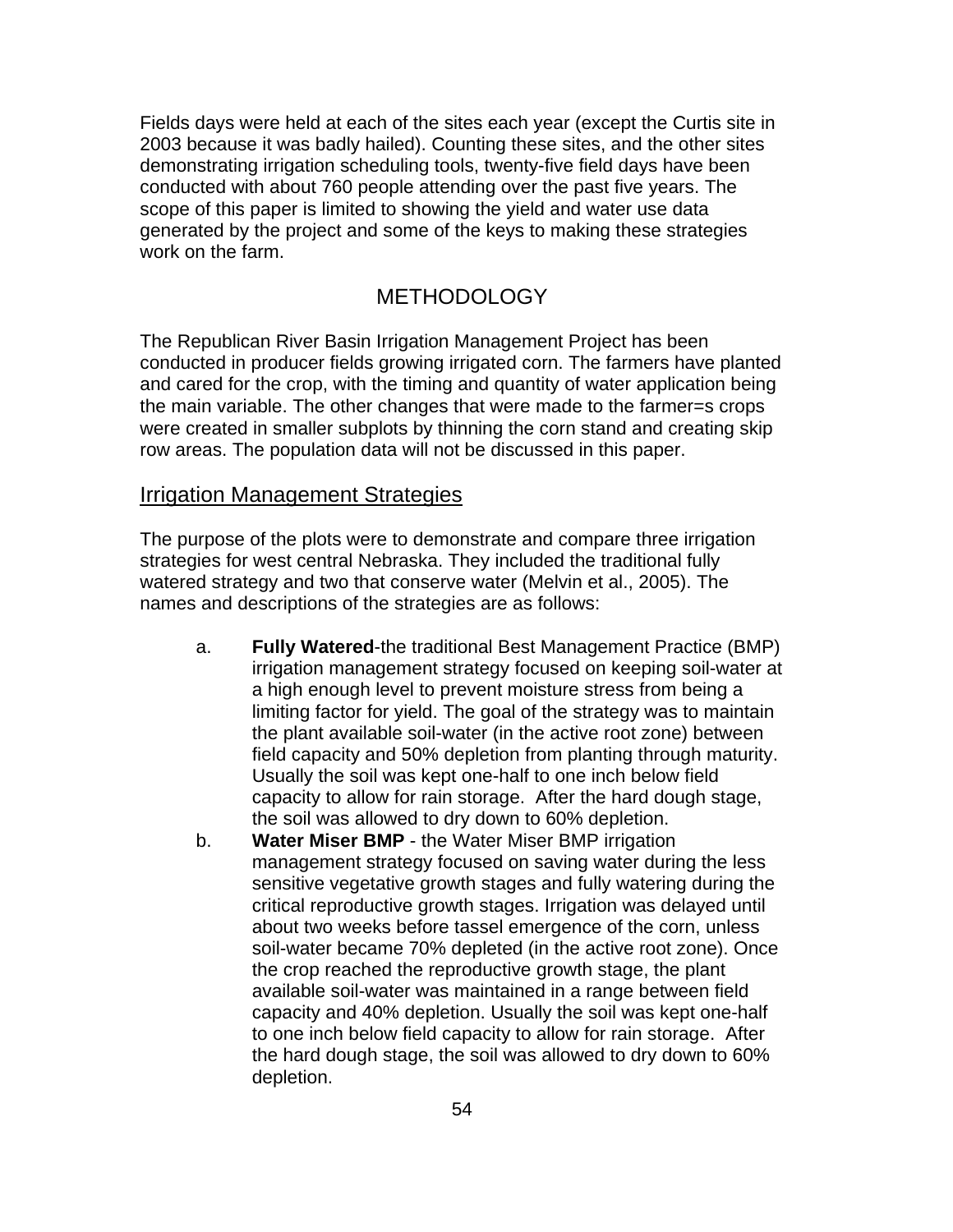c. **Deficit Irrigation**-The deficit irrigation management strategy focuses on correctly timing the application of a restricted quantity of water, both within the growing season as well as over a several year period. The intent is to stabilize yields between years by applying irrigation based on soil-water depletion. Less water will be applied during wetter years, while more will be applied through the drier years, with an average over the years equaling the available quantity of water. The management strategy is to delay the application of water until about two weeks before tassel emergence for corn, unless soil-water becomes 70% depleted. Once the crop reaches the reproductive growth stage the plant available soil-water (in the active root zone) is maintained in a range between 30 to 60% depletion. It is allowed to dry down to 70% depleted after the hard dough stage. The idea is that these depletion numbers should be changed based on the amount of water the producer has to work with. More research is needed to determine guidelines for differing water use levels.

### Cooperators and Site Selection

The cooperators were picked with the help of the local Extension Educators and irrigation district managers in southwest Nebraska. They were picked because of their willingness to work with the project, interest in water issues, excellent crop production skills, and location of their fields. The plots were placed on the edge of the field along a public road to facilitate viewing all season by people traveling past the field. Big signs explaining the demonstrations were placed at each site. The demonstrations were conducted at three sites each year with the exception of 2003 when only two sites were harvested because one dropped out at the last minute. The sites have included farms near the Nebraska towns of Arapahoe, Culbertson, Curtis, Holbrook, and Holdrege.

#### Plot Layout and Management

The irrigation demonstration sites used three line-source sprinkler laterals to show the Fully Watered, Water Miser BMP or Deficit Irrigation strategies. A line-source irrigation system refers to a set of sprinklers that are placed in the field and left in the same location for the season (Figure 1). The sprinkler spacing within the line was 10 ft and the spacing between the lines was 100 ft (Figure 2). The sprinkler used had a wetted diameter of 80 ft, creating a 20 ft strip between the lines that does not receive any irrigation to represent dryland conditions. This configuration creates a watering pattern of the planed application depth next to the sprinkler line and a gradual decrease in the depth of application until about 40 ft from the line where no water is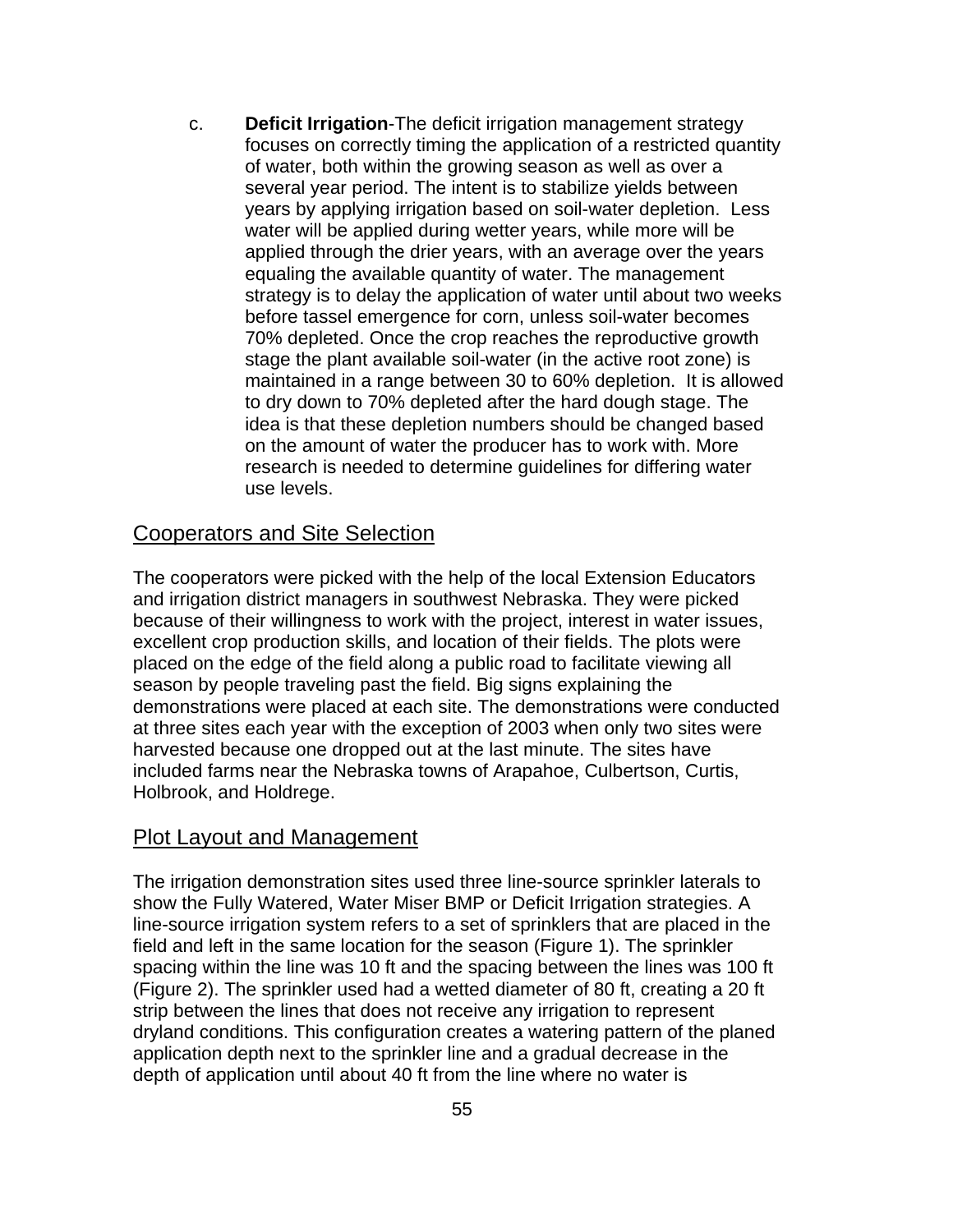

applied. The advantage of the setup is that it gives the planed depth of irrigation plus a gradient from the planed depth to dryland. The sprinkler lines extended 35 ft past each end of the treatment area to create the correct overlap of the sprinkler pattern. The plot size including the overall sprinkler line length was 300 ft by 190 ft.



The tillage and cropping methods were the normal practices for that farmer and were primarily conventionally tilled furrow irrigated fields. The timing and the amount of water applied were the only management variables. The irrigation scheduling and water application was done by the project manager. Soil moisture data was gathered every two weeks by the neutron attenuation method. ET data from the High Plains Regional Climate Center was used to predict irrigation needs in-between. An irrigation scheduling spreadsheet was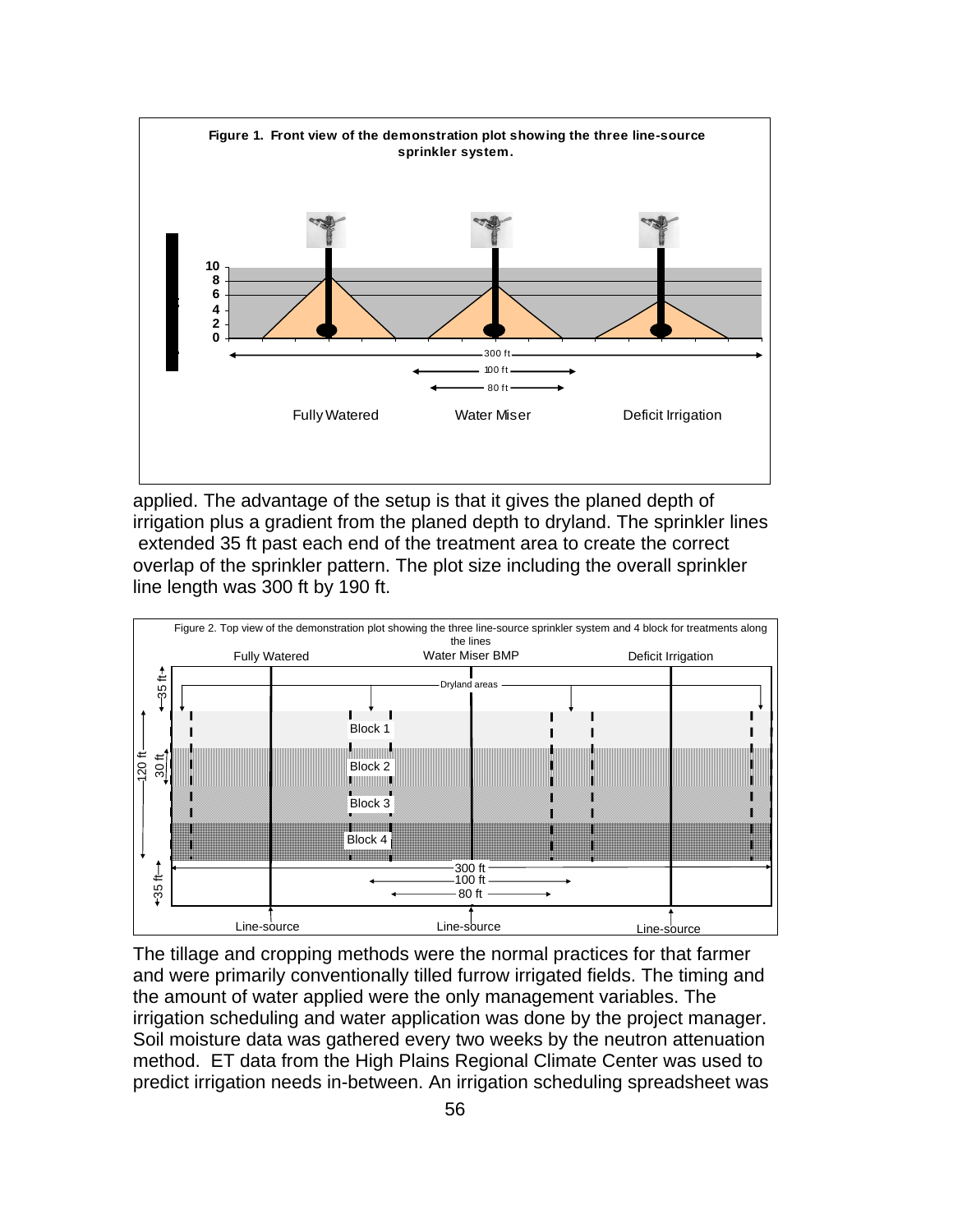used to manage the data and calculate the application depth for each week. The soil types were all silt loam and ranged in water holding capacity from about 1.9-2.5 in/ft. The water application rate was limited to a net application of 2 inches per week (about the same as a 750 GPM center pivot on 125 acres) to simulate a typical system for the area.

# RESULTS AND DISCUSSION

The plot yields have been measured each year by either hand harvesting or with a plot combine. The data has been collected and summarized across the 100 ft width of each of the line-source sprinkler systems. This represents ten yields points that range from the planed irrigation depth to dryland, eight that received irrigation and two that were dryland. Table 1 shows the yields and the amount of water that was applied to the three strategies at the farmer=s

| <b>Strategy and Site</b>               |                       |                                  |     |  |  |
|----------------------------------------|-----------------------|----------------------------------|-----|--|--|
|                                        |                       | <b>Management Strategy</b>       |     |  |  |
|                                        | Fully Wate Water Mise | Def.                             |     |  |  |
| <b>Site</b>                            |                       | Average Yields (bu/acre)         |     |  |  |
| <b>Holbrook</b>                        | 193                   | 197                              |     |  |  |
| Culbertson                             | 150                   | 165                              | 117 |  |  |
| Holdrege                               | 239                   | 244                              | 233 |  |  |
| Curtis                                 | 219                   | 223                              | 177 |  |  |
| Arapahoe                               | 192                   | 185                              | 171 |  |  |
| All Sites <sup>1</sup>                 | 198                   | 203                              | 174 |  |  |
| Percent of Fully Watered Yield         | 100                   | 102                              | 88  |  |  |
|                                        |                       |                                  |     |  |  |
| <b>Site</b>                            |                       | Applied Water (acre-inches/acre) |     |  |  |
| <b>Holbrook</b>                        | 10.0                  | 6.6                              |     |  |  |
| Culbertson                             | 10.1                  | 9.0                              | 5.6 |  |  |
| Holdrege                               | 6.0                   | 4.7                              | 3.4 |  |  |
| Curtis                                 | 9.5                   | 9.5                              | 7.0 |  |  |
| Arapahoe                               | 8.9                   | 8.1                              | 6.9 |  |  |
| All Sites <sup>1</sup>                 | 8.9                   | 7.6                              | 5.5 |  |  |
| Percent of Fully Watered Applied Water | 100                   | 85                               | 62  |  |  |

irrigated populations (26-31,000 plants per acre at harvest). The data is for the center two plots, one on each side of the sprinkler lines. The applied water numbers are a net irrigation amount and would need to be increased by five to ten percent to represent a center pivot.

Table 1 contains 10 site years of data, two from Holbrook (2003-04), two from Culbertson (2003-04), two from Holdrege (2004-05), two from Curtis (2005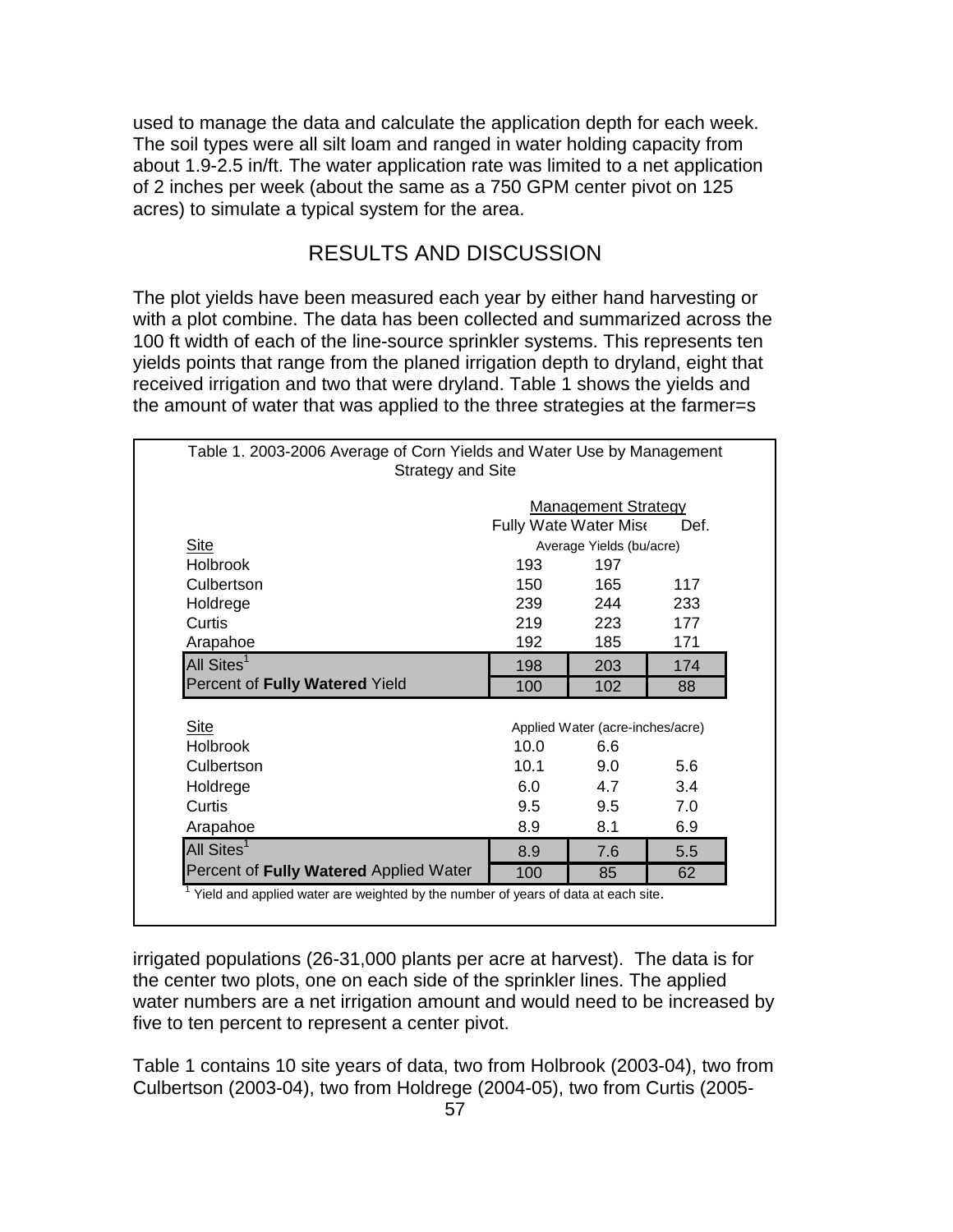06), and two from Arapahoe (2005-06). The data for 2002 is not included in this table because of startup problems.

#### Yields and Water Usage

The yields and water usage from 2003-2006 averaged over the five sites are shown in Table 1. It shows that the Water Miser BMP strategy obtained 102% of the yield, as compared with the Fully Watered strategy, requiring only 85% as much irrigation or 1.3 inches less. Using the Deficit Irrigation strategies, 88% of the Fully Watered yield was obtained, using only 62% of the irrigation water.

The Water Miser and Fully Watered yields were only four bushels apart and were very close to the farmer=s yield in the rest of the field. Considering these facts, the Water Miser and the Fully Irrigated strategies produced essentially the same yield and the yields were not limited by a lack of water. However, the Water Miser strategy reduced the pumping requirement by 1.3 inches. So the advantage is in saving on pumping costs which range in southwest Nebraska from \$2.50 to \$15.00 per acre. Thus, the Water Miser would create a savings of \$3.25 to \$19.50 per acre in pumping cost.

An economic comparison of the Deficit Irrigation is shown in Table 2 over a range of corn prices and irrigation water pumping costs. This table is important to study and find where each irrigation system would fall because in southwest Nebraska pumping cost are extremely variable. Also, with the price change in corn over the past year, the economic returns have changed as well. An important point to understanding how to interpret this chart is that the corn price is to be the cash price less the harvest, storage, and marketing costs. This number can easily be \$0.40 to \$0.50 per bushel less than the cash price.

Working through an example of using the chart will make this point clearer. Assuming the cash sales price for corn is \$3.50 per bushel and the combining, grain cart, trucking to the bin, drying costs, storage costs, trucking to market, and marketing costs would equal \$0.50 per bushel, than the corn price to use in this chart would be \$3.00 per bushel. The idea is getting to the value of the corn standing in the field, because if we do not produce it, we do not need to spend the money to harvest and market it. The chart ignores any reduced input costs for nitrogen, seed, etc. associated with planning for a lower yield goal. Using the \$3.00 price for corn and with the average pumping cost of \$7.50 per acre-in, the Deficit Irrigation would return \$48.02 per acre less than the Fully watered. The difference would be made up of \$73.18/acre less corn to sell and a savings of \$25.16/acre on pumping costs.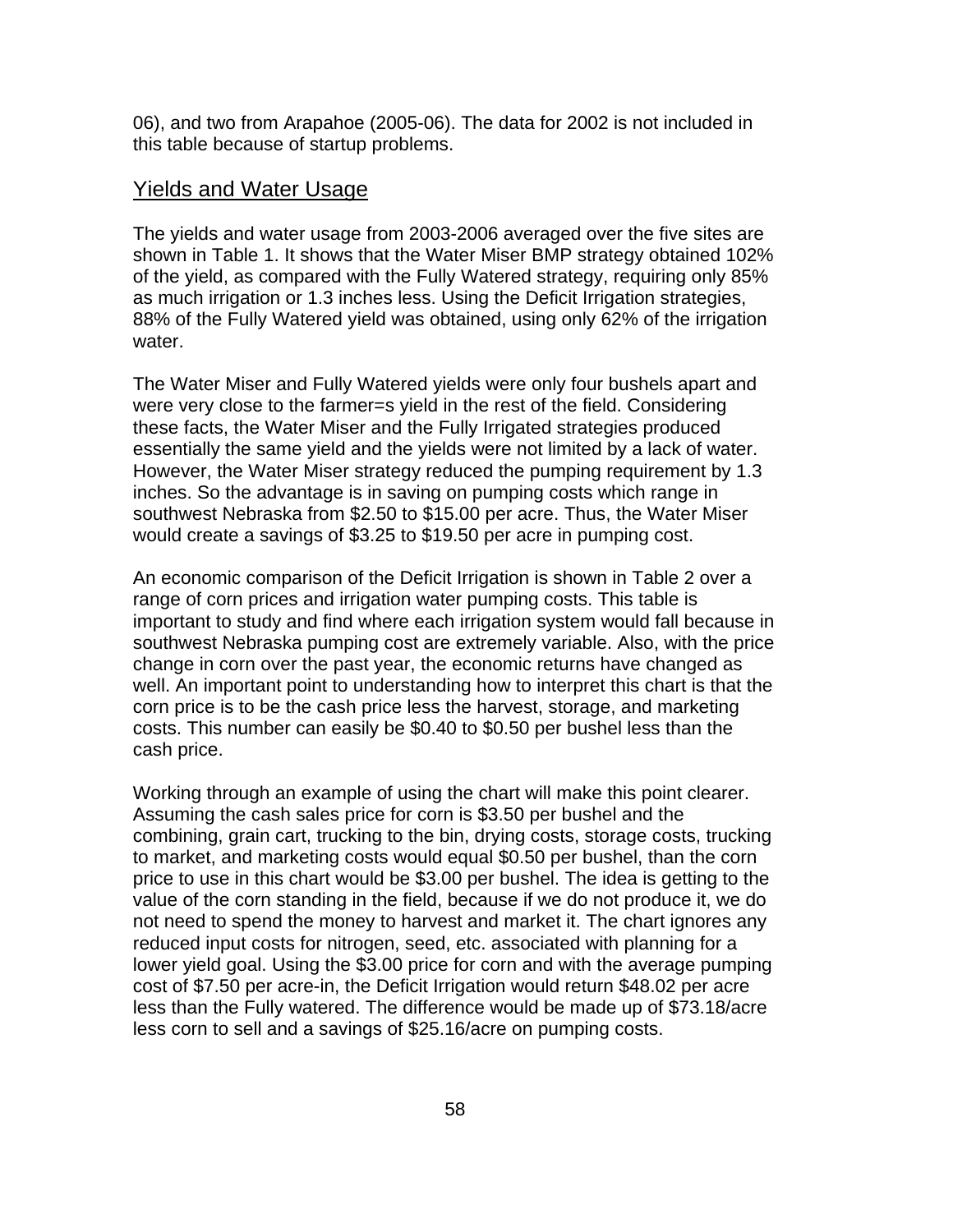A second example with higher pumping costs and lower corn prices is worth looking at. Consider if the price of corn is \$2.00 per bushel and the harvest cost would still be \$0.50 per bushel or a net price of \$1.50 per bushel and the pumping costs were \$12.50 per acre-inch. Looking these numbers up on the

|                           |        | Table 2. Sensitivity analysis over a range of water costs and corn prices comparing the<br>Fully Watered to the Deficit Irrigation strategy (using the 24.4 bushels per acre less corn |                                                          |             |             |             |             |  |
|---------------------------|--------|----------------------------------------------------------------------------------------------------------------------------------------------------------------------------------------|----------------------------------------------------------|-------------|-------------|-------------|-------------|--|
|                           |        | produced and the 3.4 inches less water used for the Deficit Irrigation strategy from Table                                                                                             |                                                          |             |             |             |             |  |
|                           |        |                                                                                                                                                                                        |                                                          | 1).         |             |             |             |  |
|                           |        |                                                                                                                                                                                        |                                                          |             |             |             |             |  |
|                           |        |                                                                                                                                                                                        | <b>Comparison of Deficit to Fully Watered Strategies</b> |             |             |             |             |  |
|                           |        | Cost to apply 1 inch of water/acre, \$/a                                                                                                                                               |                                                          |             |             |             |             |  |
|                           |        | \$2.50                                                                                                                                                                                 | \$5.00                                                   | \$7.50      | \$10.00     | \$12.50     | \$15.00     |  |
|                           | \$1.50 | $-$ \$28.20                                                                                                                                                                            | $-$ \$19.82                                              | $-$11.43$   | -\$3.04     | \$5.34      | \$13.73     |  |
| 10/3                      | \$2.00 | $-$40.40$                                                                                                                                                                              | $-$ \$32.01                                              | $-$ \$23.63 | $-$15.24$   | $-$6.85$    | \$1.53      |  |
|                           | \$2.50 | -\$52.59                                                                                                                                                                               | $-$ \$44.21                                              | -\$35.82    | $-$ \$27.44 | $-$19.05$   | $-$10.67$   |  |
| price,                    | \$3.00 | $-$64.79$                                                                                                                                                                              | $-$56.40$                                                | $-$ \$48.02 | $-$ \$39.63 | $-$ \$31.25 | $-$ \$22.86 |  |
| less harvest cost<br>Corn | \$3.50 | -\$76.99                                                                                                                                                                               | -\$68.60                                                 | $-$ \$60.21 | $-$ \$51.83 | $-$43.44$   | $-$ \$35.06 |  |
|                           | \$4.00 | $-$ \$89.18                                                                                                                                                                            | $-$ \$80.80                                              | $-$72.41$   | $-$ \$64.02 | $-$55.64$   | $-$ \$47.25 |  |

chart reveals that even though the yield would be 24 bushels less with the Deficit Irrigation than the Fully Watered, the bottom line would be \$7.94 per acre better. The difference would be made up of \$36.59/acre less corn to sell and a savings of \$41.93/acre on pumping costs.

Table 2 shows that in most situations the Deficit Irrigation strategy is not the highest profit method if adequate water is available. However, when water supply is not adequate to fully water, the more important question is, should one consider reducing acres to more fully water the crop or deficit irrigate more acres. To fully analyze this problem is beyond the scope of this paper, but in general it is usually more profitable to deficit water more acres. For more help analyzing these decisions, use the Water Optimizer program. It is a University of Nebraska-Lincoln Extension product designed to be a decision support tool to help make these types of decisions when irrigation water is in short supply. The Water Optimizer program and an instruction manual can be down loaded at http://extension.unl.edu/wq/index.htm.

#### Keys to Making the Water Miser BMP Strategy Work on the Farm

The Republican River Basin Irrigation Management Project=s original goal was to help farmers use less water in irrigated crop production, not just show that it could be done. So, lets talk about some of the important things that need to be done by producers to make these strategies work on their farms. Taking the time to get good information and putting it into an irrigation scheduling system is the key. Knowing when to start irrigating for the season, what to do after a rain, and when to stop for the season are the main questions to be answered. The differences between each systems capacity or it=s ability to deliver water to the field varies greatly and is another important point to focus on. Some systems need to run every hour of every day all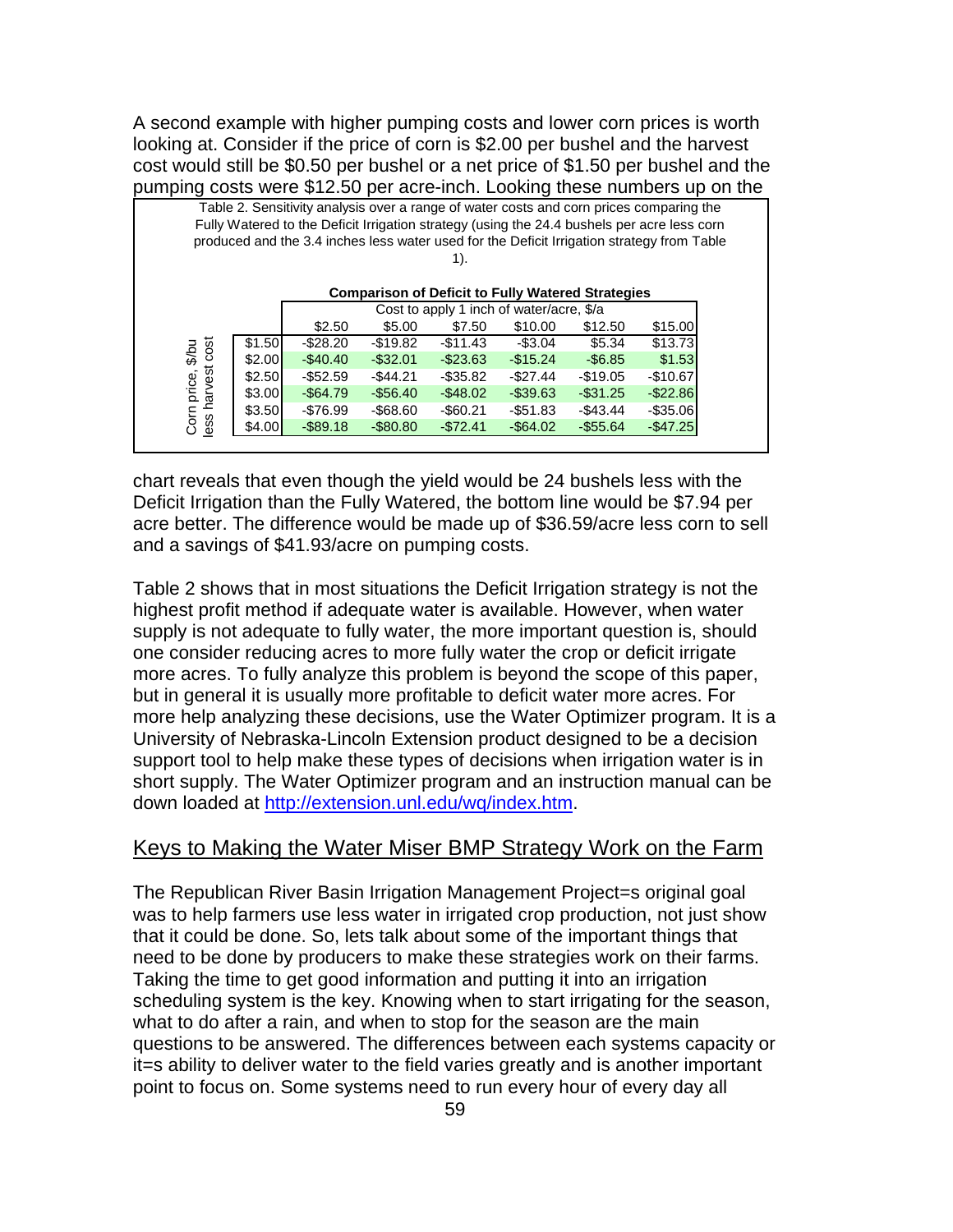summer to irrigate the field adequately and others need only run three or four days per week. Add this to the variability of the rain that each field receives and it emphasizes the importance of recording how much water the field has received.

In almost all cases, the producer's fields received more irrigation water than the Fully Irrigated treatments and yet resulted in essentially the same yields. The differences were usually that the fields were irrigated earlier in the season and quicker after a rain. Moreover, the field was wetter when the corn matured. The advantage that the plot manager had was better soil moisture readings, good rainfall records for each individual field, and accurate irrigation application amounts. This information was put into an irrigation scheduling program that was used to manage the data and help determine when the next irrigation would be needed and how much to apply. The biggest advantage of the scheduling program was organizing the data and helping determine the last irrigation.

The four keys to making the Water Miser BMP work are:

- 1. Invest in soil moisture monitoring equipment and use it. Spending the money to purchase devices that log the readings as they are taken is worth the extra cost.
- 2. Critically evaluate when to start irrigating. Most producers start irrigating before it is needed, particularly with center pivots that can water the entire field in 2-4 days. The crop should be lowering the soil moisture levels in the second foot of soil (depth of 12 to 24 inches) before irrigation is started. Caution: On low capacity systems, start irrigating as soon as the field can store the irrigation water.
- 3. Keep good rain and irrigation application records and compare them to what the ET has been for the field. The problem is that every irrigation system has a different capacity and every field receives a different amount of rain, so running all system about the same numbers of hours will over water some fields and under water others.
- 4. Starting at the dough stage, calculate the amount of rain and irrigation that is needed to get the crop to maturity. The water levels in the soil depths from 12 to 36 inches should be getting dryer by the start of the dough stage. The goal is to have the soil moisture level lowered to 40 percent of plant available water by maturity. Delay the last irrigation with center pivots as long as possible to see if a late rain will provide the needed water.

# **CONCLUSIONS**

The Republican River Basin Irrigation Management Project has provided numerous educational opportunities that have helped farmers produce top